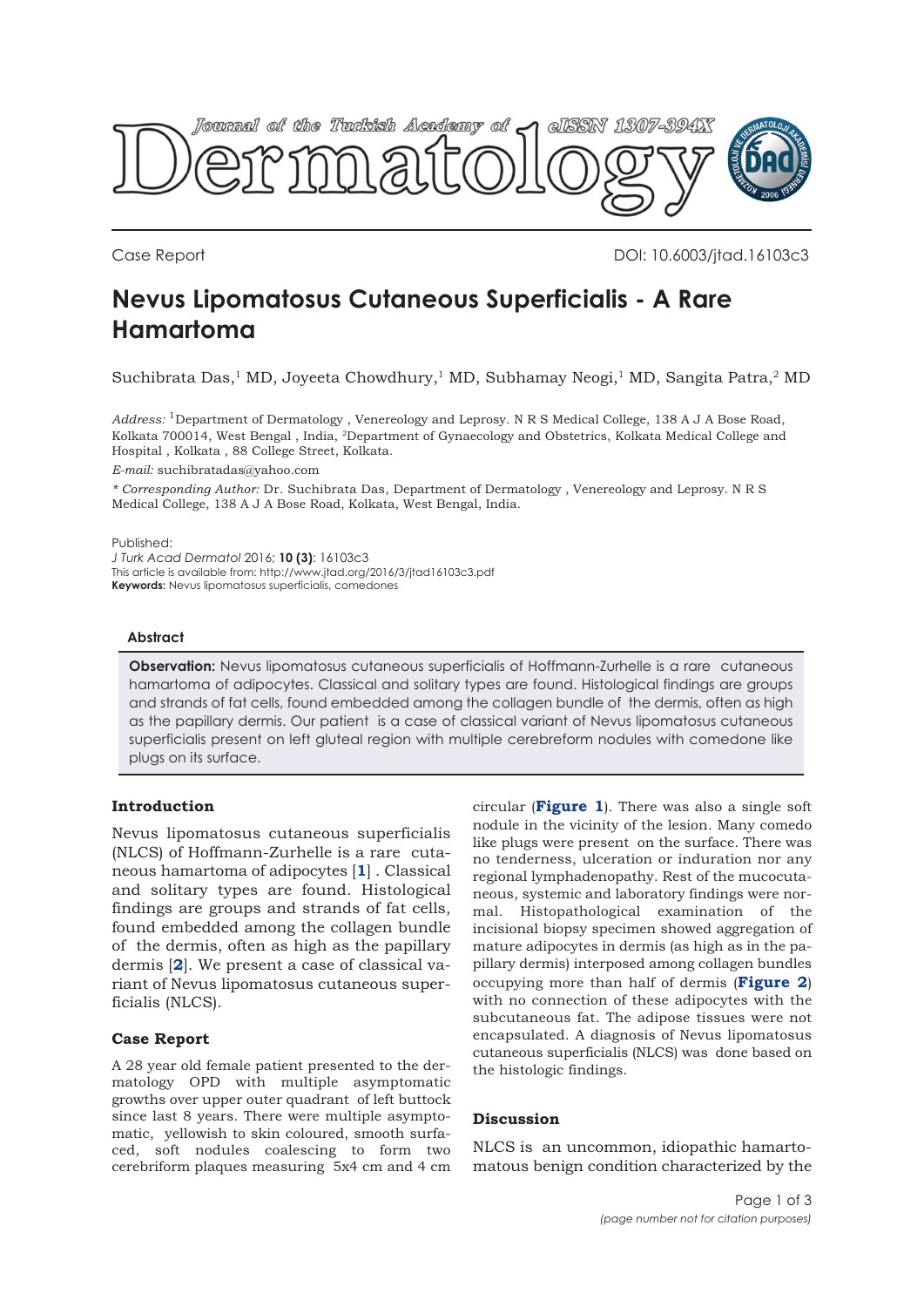<span id="page-1-0"></span>

**Figure 1.** Skin coloured nodules with cerebreform surface, comedo like plugs seen on left gluteal region



**Figure 2.** Lobule of mature adipose tissue separated by bundles of collagen extending in the reticular dermis. (H & E X40)

presence of ectopic mature adipose tissue within the dermis. It is classified into two clinical variants: the classical form and solitary form. The classical form usually composed of multiple and grouped skin-colored, pedunculated and cerebriform nodules that often coalesce to form a plaque, with zosteriform, linear or segmental distribution. These are usually seen during the first two decades of life, after which they become infrequent [**[3, 4](#page-2-0)**]. It is slow-growing, with a smooth or cerebriform surface, and can reach a large size if left untreated. The largest size reported so far has been 40 cm x 28 cm [**[5](#page-2-0)**]. The most common sites are the pelvic girdle, the lower trunk, the gluteal region, and the thigh [**[6, 7](#page-2-0)**]. It may be present at birth or may even begin in infancy (nevus angiolipomatosus of Howell). If the disorder begins during infancy, the change of hypoplastic dermis leads to pseudotumor yellow protrusions concurrent with skeletal and other malformations [**[3, 4](#page-2-0)**]. The second clinical pattern of NLCS is a solitary papule or nodule mimicking skin tag [**[7](#page-2-0)**]. It usually appears later than the classical form, in third to sixth decades of life [**[6, 8](#page-2-0)**]. Any site can be involved, including unusual ones like the scalp, the eyelid, the nose, and the clitoris [**[9](#page-2-0)**].

NLCS is usually asymptomatic as noted in our case. Rarely, ulceration may occur , due to external trauma or ischemia [**[9](#page-2-0)**]. Café-aulait macules, leukodermic spots, overlying hypertrichosis and comedo-like alterations sometimes coexist [**[4, 7, 10](#page-2-0)**]. In our case only comedo like lesions were present on the surface.

Histopathologically, epidermal changes are not always present but "mild to moderate acanthosis, basket weave hyperkeratosis, increased basal pigmentation and focal elongation of rete ridges" have been noted [**[8](#page-2-0)**]. Dermal collagen bundles show fat cells that have frequent extension to the papillary layer. In instances with relatively large amounts of fat, fat lobules are irregularly distributed throughout the dermis when the amount of fat is relatively large and the boundary between the dermis and hypodermis is ill-defined or lost. The fat may all be mature, but in some instances an occasional small, incompletely lipidized cell may be observed. Usually the dermis is normal even with the fat cells but in some cases of NLCS there is an increase in the density of collagen bundles, fibroblasts and blood vessels in the dermis [**[4,](#page-2-0) [10](#page-2-0)**].

The pathogenesis of NLCS remains unknown and several theories have been proposed: *Hoffman* and *Zuhrelle* postulated that fat deposition in the dermis is secondary to degenerative changes (metaplasia) in the connective tissue [**[2](#page-2-0)**]. Other authors hypothesized that adipocytes originate from the pericytes of dermal vessels [**[11](#page-2-0)**]. For others, fat cells represented a true nevus that resulted from the focal heterotopic development of adipose tissue [**[12](#page-2-0)**]. Electron microscopic findings strongly confirmed the perivascular origin of young adipocytes and the differentiation into mature fat [**[11](#page-2-0)**]. Recently, a report of a NLCS with a 2p24 deletion has been published. Nevus Lipomatosis Cutaneous Superficilis should be differentiated from skin tags,